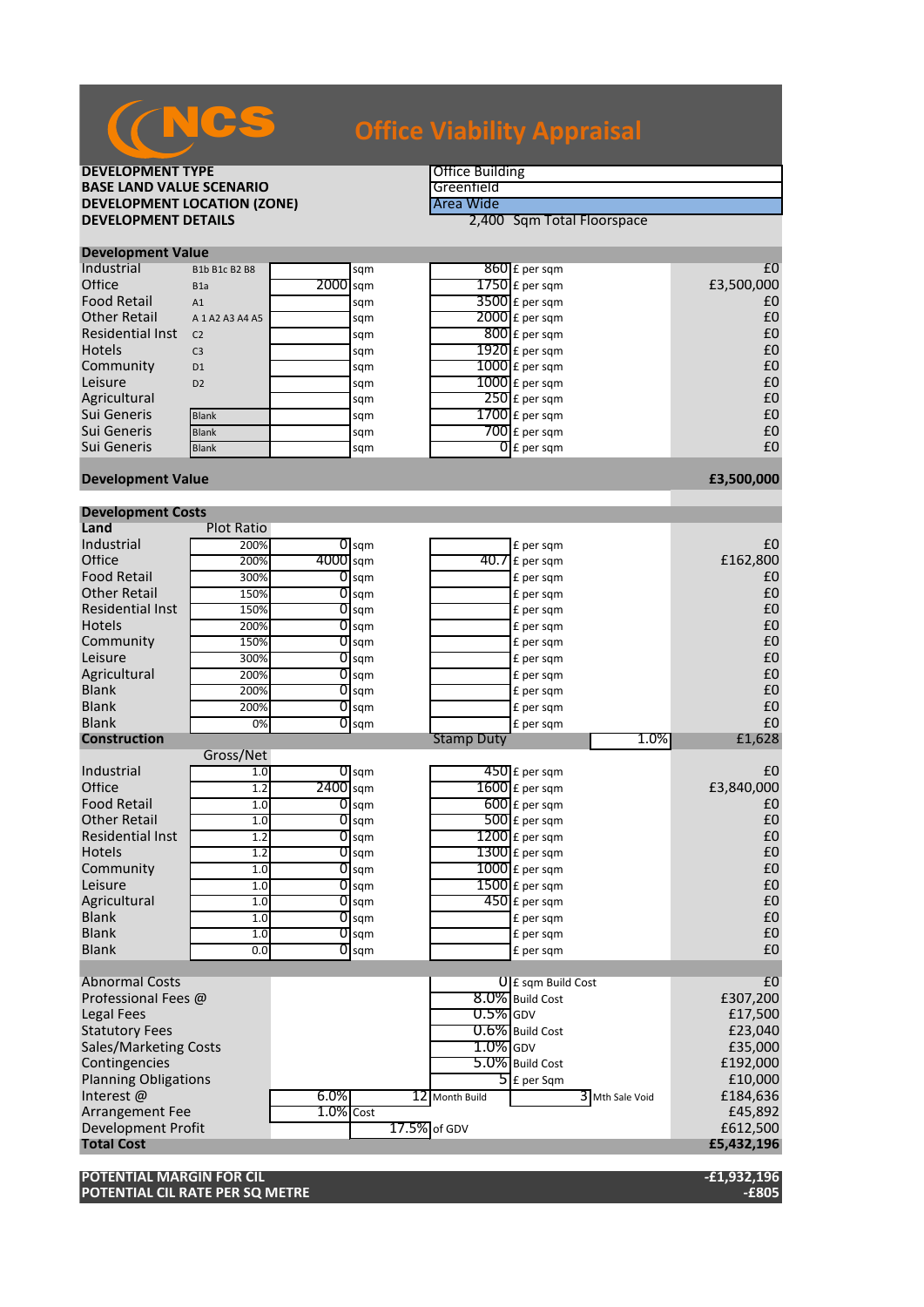# **Office Viability Appraisal**

**DEVELOPMENT TYPE**<br> **BASE LAND VALUE SCENARIO BASE LAND VALUE SCENARIO**<br> **BEVELOPMENT LOCATION (ZONE)**BEVELOPMENT LOCATION (ZONE) **DEVELOPMENT LOCATION (ZONE)**<br>DEVELOPMENT DETAILS

**2,400 Sqm Total Floorspace** 

| <b>Development Value</b> |                     |            |     |  |                          |            |  |  |  |
|--------------------------|---------------------|------------|-----|--|--------------------------|------------|--|--|--|
| Industrial               | B1b B1c B2 B8       |            | sqm |  | $860$ £ per sqm          | £C         |  |  |  |
| Office                   | B <sub>1</sub> a    | $2000$ sqm |     |  | $1750$ $E$ per sqm       | £3,500,000 |  |  |  |
| <b>Food Retail</b>       | A1                  |            | sqm |  | $3500$ E per sqm         | £C         |  |  |  |
| <b>Other Retail</b>      | A 1 A 2 A 3 A 4 A 5 |            | sqm |  | $2000$ £ per sqm         | £C         |  |  |  |
| <b>Residential Inst</b>  | C <sub>2</sub>      |            | sqm |  | $800$ E per sqm          | £C         |  |  |  |
| <b>Hotels</b>            | C <sub>3</sub>      |            | sqm |  | $1920$ £ per sqm         | £C         |  |  |  |
| Community                | D <sub>1</sub>      |            | sqm |  | $1000$ £ per sqm         | £C         |  |  |  |
| Leisure                  | D2                  |            | sqm |  | $1000$ E per sqm         | £C         |  |  |  |
| Agricultural             |                     |            | sqm |  | $250$ £ per sqm          | £C         |  |  |  |
| Sui Generis              | <b>Blank</b>        |            | sqm |  | $1700$ $E$ per sqm       | £C         |  |  |  |
| Sui Generis              | <b>Blank</b>        |            | sqm |  | $700$ $E$ per sqm        | £C         |  |  |  |
| Sui Generis              | <b>Blank</b>        |            | sqm |  | $\overline{O}$ E per sqm | £C         |  |  |  |
|                          |                     |            |     |  |                          |            |  |  |  |

#### **Development Value £3,500,000**

| <b>Development Costs</b>     |                   |              |                    |                   |                                   |                |  |  |  |
|------------------------------|-------------------|--------------|--------------------|-------------------|-----------------------------------|----------------|--|--|--|
| Land                         | <b>Plot Ratio</b> |              |                    |                   |                                   |                |  |  |  |
| Industrial                   | 200%              |              | $0 \,$ sqm         |                   | £ per sqm                         | £0             |  |  |  |
| Office                       | 200%              | 4000 sqm     |                    |                   | $79.9$ £ per sqm                  | £319,600       |  |  |  |
| <b>Food Retail</b>           | 300%              |              | $O$ sqm            |                   | £ per sqm                         | £0             |  |  |  |
| <b>Other Retail</b>          | 150%              |              | $O$ sqm            |                   | £ per sqm                         | £0             |  |  |  |
| <b>Residential Inst</b>      | 150%              | 01           | sqm                |                   | £ per sqm                         | £0             |  |  |  |
| <b>Hotels</b>                | 200%              | 01           | sqm                |                   | £ per sqm                         | £0             |  |  |  |
| Community                    | 150%              | 01           | sqm                |                   | £ per sqm                         | £0             |  |  |  |
| Leisure                      | 300%              | 0            | sqm                |                   | £ per sqm                         | £0             |  |  |  |
| Agricultural                 | 200%              | 01           | sqm                |                   | £ per sqm                         | £0             |  |  |  |
| <b>Blank</b>                 | 200%              |              | $0$ sqm            |                   | £ per sqm                         | £0             |  |  |  |
| <b>Blank</b>                 | 200%              |              | $O$ sqm            |                   | £ per sqm                         | £0             |  |  |  |
| <b>Blank</b>                 | 0%                | 01           | sqm                |                   | £ per sqm                         | £0             |  |  |  |
| <b>Construction</b>          |                   |              |                    | <b>Stamp Duty</b> | $3.0\%$                           | £9,588         |  |  |  |
|                              | Gross/Net         |              |                    |                   |                                   |                |  |  |  |
| Industrial                   | 1.0               |              | $\overline{0}$ sqm |                   | $450$ £ per sqm                   | £0             |  |  |  |
| Office                       | 1.2               | $2400$ sqm   |                    |                   | $1600$ £ per sqm                  | £3,840,000     |  |  |  |
| <b>Food Retail</b>           | 1.0               |              | $\overline{O}$ sqm |                   | $600$ £ per sqm                   | £0             |  |  |  |
| <b>Other Retail</b>          | 1.0               | 01           | sqm                |                   | 500 £ per sqm                     | £0             |  |  |  |
| <b>Residential Inst</b>      | 1.2               | 01           | sqm                |                   | $1200$ £ per sqm                  | £0             |  |  |  |
| <b>Hotels</b>                | 1.2               | 0            | sqm                |                   | $1300$ £ per sqm                  | £0             |  |  |  |
| Community                    | 1.0               | 01           | sqm                |                   | $1000$ $f$ per sqm                | £0             |  |  |  |
| Leisure                      | 1.0               | 01           | sqm                |                   | $1500$ £ per sqm                  | £0             |  |  |  |
| Agricultural                 | 1.0               |              | $\overline{0}$ sqm |                   | 450 £ per sqm                     | £0             |  |  |  |
| <b>Blank</b>                 | 1.0               |              | $\overline{0}$ sqm |                   | £ per sqm                         | £0             |  |  |  |
| <b>Blank</b>                 | 1.0               | O            | sqm                |                   | £ per sqm                         | £0             |  |  |  |
| <b>Blank</b>                 | 0.0               | 01           | sqm                |                   | £ per sqm                         | £0             |  |  |  |
|                              |                   |              |                    |                   |                                   |                |  |  |  |
| <b>Abnormal Costs</b>        |                   |              |                    |                   | <b>U</b> E sqm Build Cost         | E <sub>0</sub> |  |  |  |
| Professional Fees @          |                   |              |                    |                   | 8.0% Build Cost                   | £307,200       |  |  |  |
| <b>Legal Fees</b>            |                   |              |                    | $0.5\%$ GDV       |                                   | £17,500        |  |  |  |
| <b>Statutory Fees</b>        |                   |              |                    |                   | 0.6% Build Cost                   | £23,040        |  |  |  |
| <b>Sales/Marketing Costs</b> |                   |              |                    | $1.0\%$ GDV       |                                   | £35,000        |  |  |  |
| Contingencies                |                   |              |                    |                   | 5.0% Build Cost                   | £192,000       |  |  |  |
| <b>Planning Obligations</b>  |                   |              |                    |                   | $\overline{\mathbf{5}}$ E per Sqm | £10,000        |  |  |  |
| Interest@                    |                   | $6.0\%$      |                    | 12 Month Build    | 3 Mth Sale Void                   | £197,435       |  |  |  |
| Arrangement Fee              |                   | $1.0\%$ Cost |                    |                   |                                   | £47,539        |  |  |  |
| <b>Development Profit</b>    |                   |              |                    | 17.5% of GDV      |                                   | £612,500       |  |  |  |
| <b>Total Cost</b>            |                   |              |                    |                   |                                   | £5,611,402     |  |  |  |
|                              |                   |              |                    |                   |                                   |                |  |  |  |

**POTENTIAL MARGIN FOR CIL -£2,111,402 POTENTIAL CIL RATE PER SQ METRE**